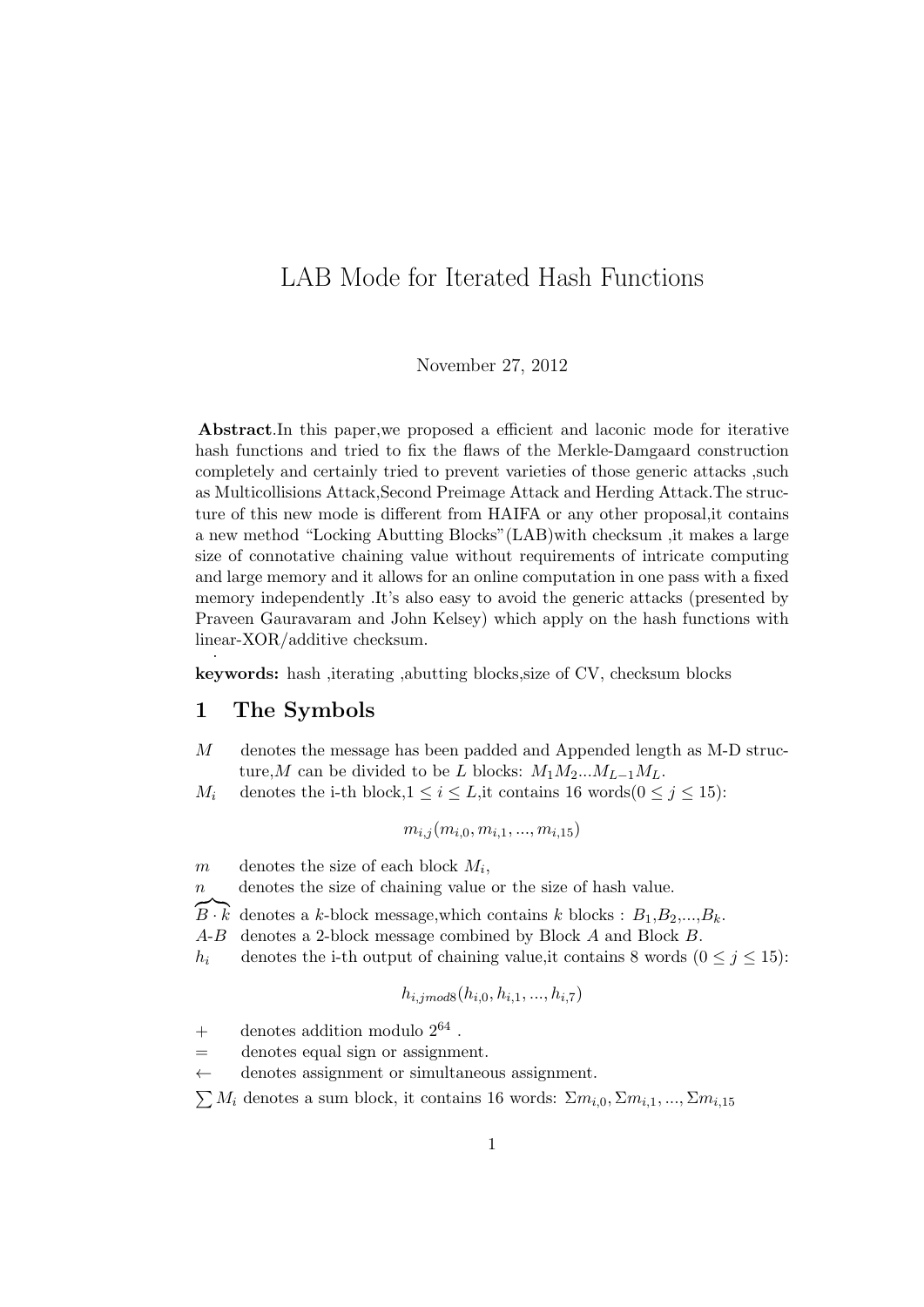Define  $\sum M_i = M_i + h_{i-1} + \sum M_{i-1}$ ;  $\sum m_{i,j} = m_{i,j} + h_{i-1,jmod8} + \sum m_{i-1,j}$ 

# 2 Introduction:

The Merkle-Damgaard construction[5] is the most widely used to transform a secure compression function  $C: \{0,1\}^n \times \{0,1\}^m \to \{0,1\}^n$  into a cryptographic hash function  $h_c(\cdot)$ . (where, *n* denotes the size of the chaining value, and *m* denotes the block size for the compression function .)

The iterating hash functions of M-D construction try to maintain the following three properties of the cryptographic secure compression functions :

1.**pre-image resistance:**For any given code  $h$ , it is computationally infeasible to find x such that  $h(x) = h$ .

2. second pre-image resistance: For any given block  $x$ , it is computationally infeasible to find  $y \neq x$  with  $h(y) = h(x)$ .

3. collision resistance: It is computationally infeasible to find any pair  $(x, y)$ such that  $h(x) = h(y)$ .

In the past few years many attacks showed that the hash function  $h_c(\cdot)$  of the Merkle-Damgaard construction couldn't maintain the three properties well.

In 1999,Dean [2] presented a second preimage attack on some hash functions of M-D structure, he showed that fix-points of the compression function can be used for a second preimage attacks against long messages using  $O(n \cdot 2^{n/2})$ time and  $O(n \cdot 2^{n/2})$  memory (where *n* is the digest size). In 2004, Joux gave another attack , the multicollision attack [13] on cascade hash functions.In 2006, John Kelsey and Tadayoshi Kohno presented a generic preimage attack named Herding Attack[9].in 2008,Elena Andreeva , Charles Bouillaguet et al. developed a new generic long-message second preimage attack[14], based on combining the techniques in the second preimage attacks of Dean and Kelsey and Schneier with the herding attack of Kelsey and Kohno .

Recently,several hashing schemes were proposed ,such as the randomized hashing scheme proposed by Krawczyk and Halevi[10], the enveloped Damgaard-Merkle construction [11] proposed by Bellare and Ristenpart and HAIFA Scheme proposed by Eli Biham and Orr Dunkelman [12].

In this paper we'll present a concise proposal and try to fix the flaws of the Merkle-Damgaard construction completely.

We use a new mode called "Locking Abutting Blocks"(LAB Mode),it means that for a r-rounds and each round contains 16 steps) compression function  $C$ and the chaining values  $h_i$ :

 $h_i = C(h_{i-1}, M_i)$ , the block input  $M_i$  will be in reality replaced by the two abutting blocks  $M_{i-1}$  and  $M_i$ , such that:

$$
h_i = C(h_{i-1}, M_{i-1}, M_i)
$$
\n(1)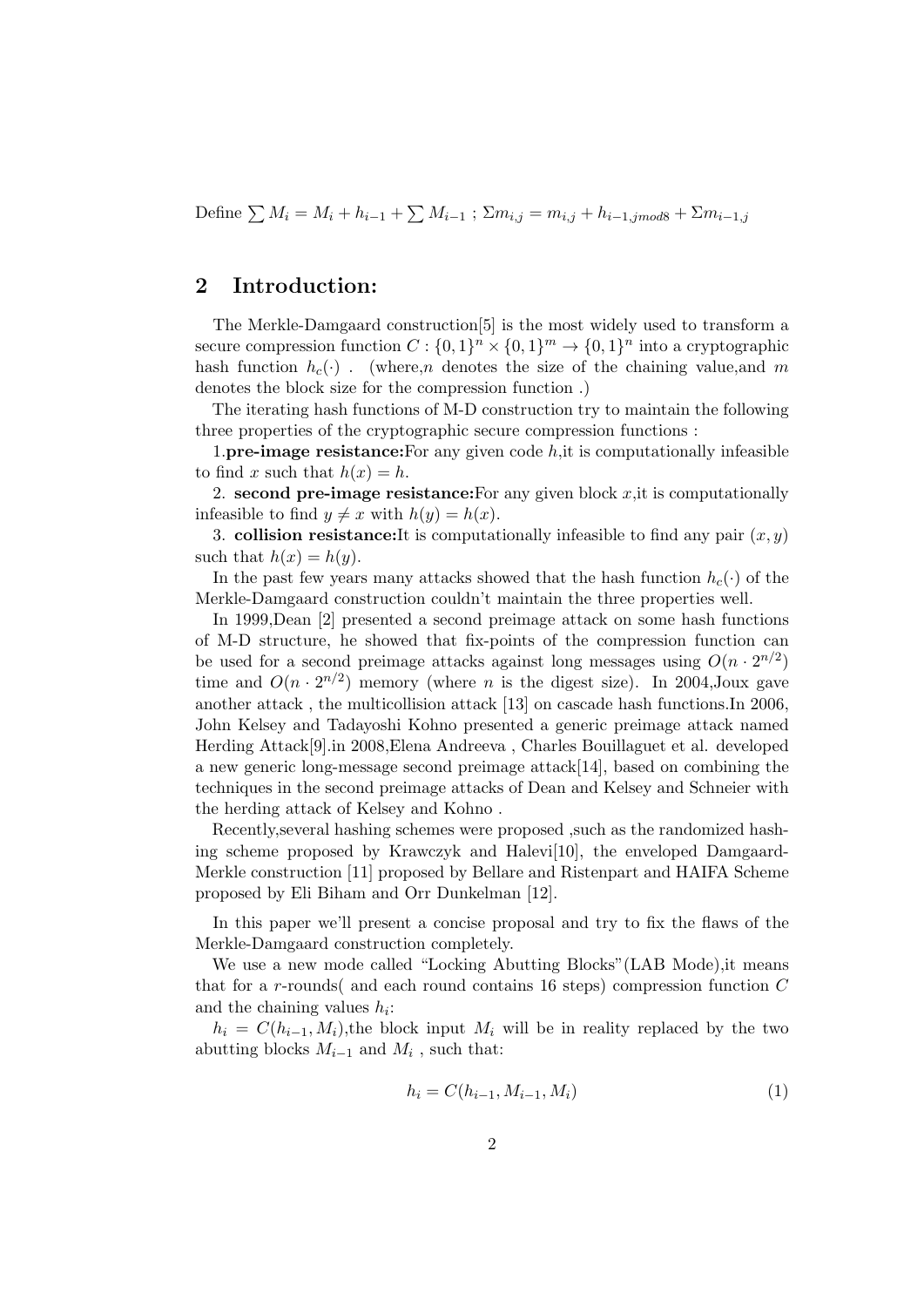This method seems a bit similar with Concatenate-Permute-Truncate design strategy,which used in several hash functions e.g. Hash Function Hamsi (Hamsi is a Second Round Candidate of the SHA-3 competition),but they are different at all,further more, we improve the LAB Mode by replacing the abutting blocks with sum blocks  $\sum M_{i-1}$  and  $M_i$ , e.g., such that:

$$
h_i = C(h_{i-1}, \sum M_{i-1}, M_i)
$$
 (2)

and the related work contains some hash functions which using checksums. Synchronously,we'll avoid the generic attacks which presented by Praveen Gauravaram and John Kelsey.

The related work

Hamsi

The Hash Function Hamsi is one of the candidates in second round SHA-3 competition.Hamsi is based on the Concatenate-Permute-Truncate design strategy used in several hash functions like  $Snefru[15]$  and Grindhal $[16]$ . In addition to this approach,Hamsi uses a message expansion and a feedforward of the chaining value in each iteration. For each iteration of Hamsi-512 , the input includes a 512-bit chaining value and a 64-bit message, the concatenation of the 64-bit message is expanded to 512-bit , then connected with the 512-bit initial chaining value to be 1024 bit. Finally ,truncate the 1024-bit to produce 512-bit output value.

#### Hash Function with Linear-xor/additive Checksum

We quote *Cryptanalysis of a class of cryptographic hash functions* of Praveen Gauravaram and John Kelsey[17]: A family of variants of Damgaard-Merkle, in which a linear-XOR/additive checksum is computed over the message blocks, intermediate states of the hash function, or both. In a Damgaard-Merkle hash with a linear-XOR checksum, each bit of the checksum is a XOR function of the bits of the message, intermediate states or both; the checksum is processed as a final block after the padding and length encoding of the original message have been processed. E.g., the 3C construction [18] follow this pattern. F-Hash [19] uses a XOR checksum of the outputs of the compression function alongside a normal Damgaard-Merkle construction. Similarly, in a Damgaard-Merkle hash with linear-additive checksums, an additive checksum computed using message blocks, intermediate states or both is processed as a final block. The 256-bit GOST hash function specified in the Russian standard GOST [20] uses an additive checksum mod 2<sup>256</sup> computed using 256-bit message blocks.

### **HAIFA**

HAIFA is a framework proposed by Eli Biham and Orr Dunkelman, it can fix many flaws of Damgaard-Merkle construction .We quote Eli Biham and Orr Dunkelman below:

The main ideas behind HAIFA are the introduction of number of bits that were hashed so far and a salt value into the compression functions. Formally, a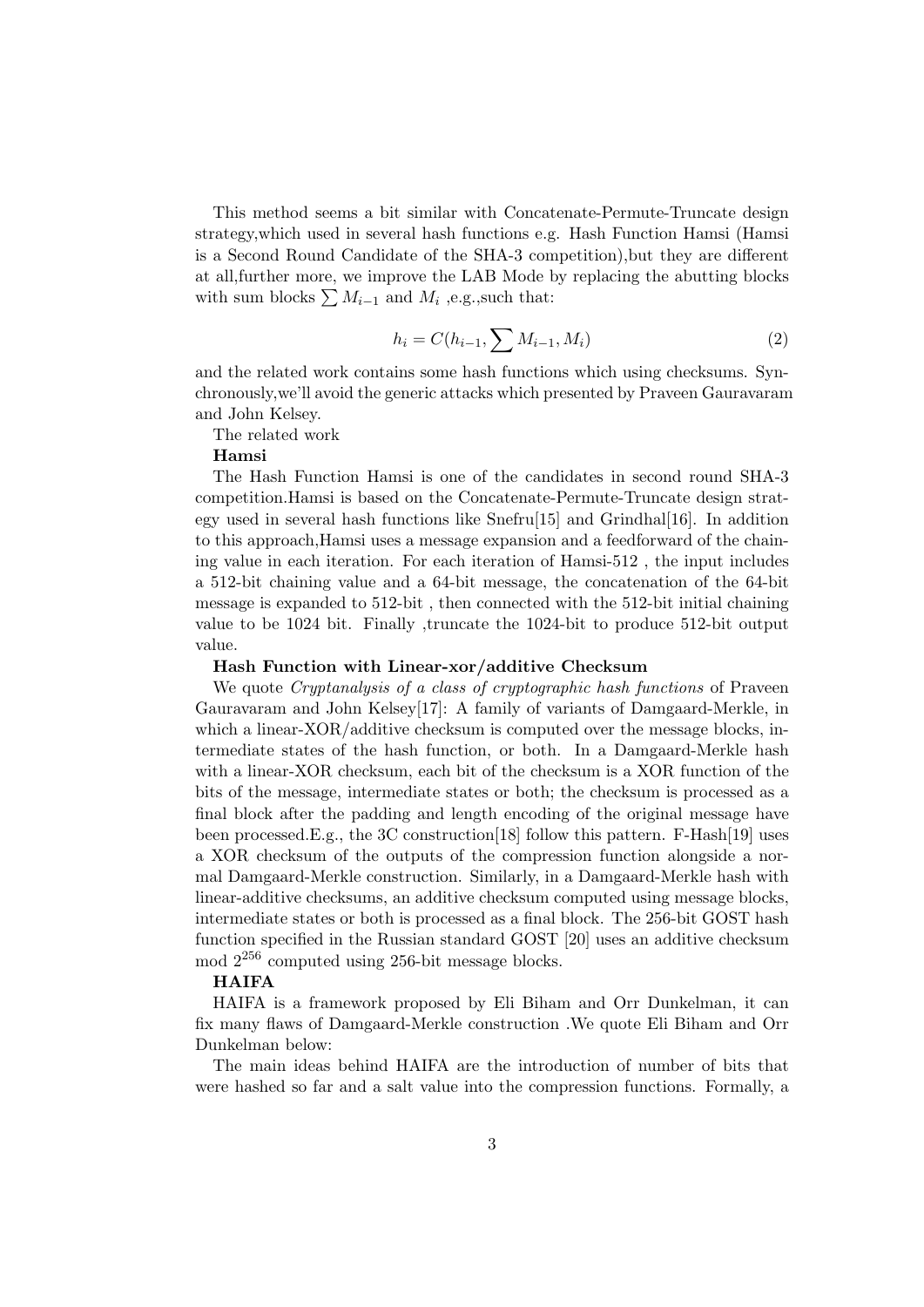compression function  $C : (0,1)^n \times (0,1)^m \times (0,1)^b \times (0,1)^s \rightarrow (0,1)^n$  is proposed to substitute the form of M-D Structure  $C_{MD} : (0,1)^n \times (0,1)^m \rightarrow (0,1)^n$ , i.e., in HAIFA the chaining value  $h_i$  is computed as

$$
h_i = C(h_{i-1}, M_i, \# bits, salt)
$$
\n<sup>(3)</sup>

where n denotes the size of the chaining value,  $m$  denotes the block size for the compression function,b denotes  $#bits$ , s denotes  $salt:\#bits$  is the number of bits hashed so far and *salt* is a salt value.

The following operations are performed:

- 1. Pad M according to the padding scheme .
- 2. Compute  $IV_n$  the initial value for a digest of size n using the prescribed way

3. Iteratively digest the padded message using  $C(\cdot)$ , starting from the initial value  $IV_n$  and using the salt. In case an additional block is padded to the message, the compression function is called on this block with  $#bits = 0$ .

4.Truncate the final chaining value if needed.

The rest of this paper is summarized as: In Section2 we give some related work.In Section3 we explain the symbols.In Section4 we describe the Merkle-Damgaard construction simply.In Section5 we explain the new mode of LAB,and give a detailed analysis . In Section6 we summary this paper.

For brevity, we assume the compression function is  $r$ -rounds and each round contains 16 steps), the size  $m$  of each block is 1024 bits in this paper,ie.,each the subblock of word is 64 bit.

# 3 M-D Structure

.

The Merkle-Damgard construction is the most common way to transform a compression function  $C: \{0,1\}^n \times \{0,1\}^m \rightarrow \{0,1\}^n$  into a hash function  $h<sub>C</sub>(.)$ , the Message Digest is *n*-bit value.

C denotes the compression function. M denotes the padded and Appended message , it is formatted as  $16L(m/16)$ -bit words : $w_0, w_1, ..., w_i, ..., w_{16L-1}$  ie., the message is made up of L m-bit blocks and each the block contains 16  $(m/16)$ -bit words, for  $hc$ :

 $h_i =$ Chaining variable  $h_0 = IV$  (given Initial Value),  $M_i =$  the i-th block  $h_i = C(h_{i-1}, M_i)$  $h_C(M) = h_L$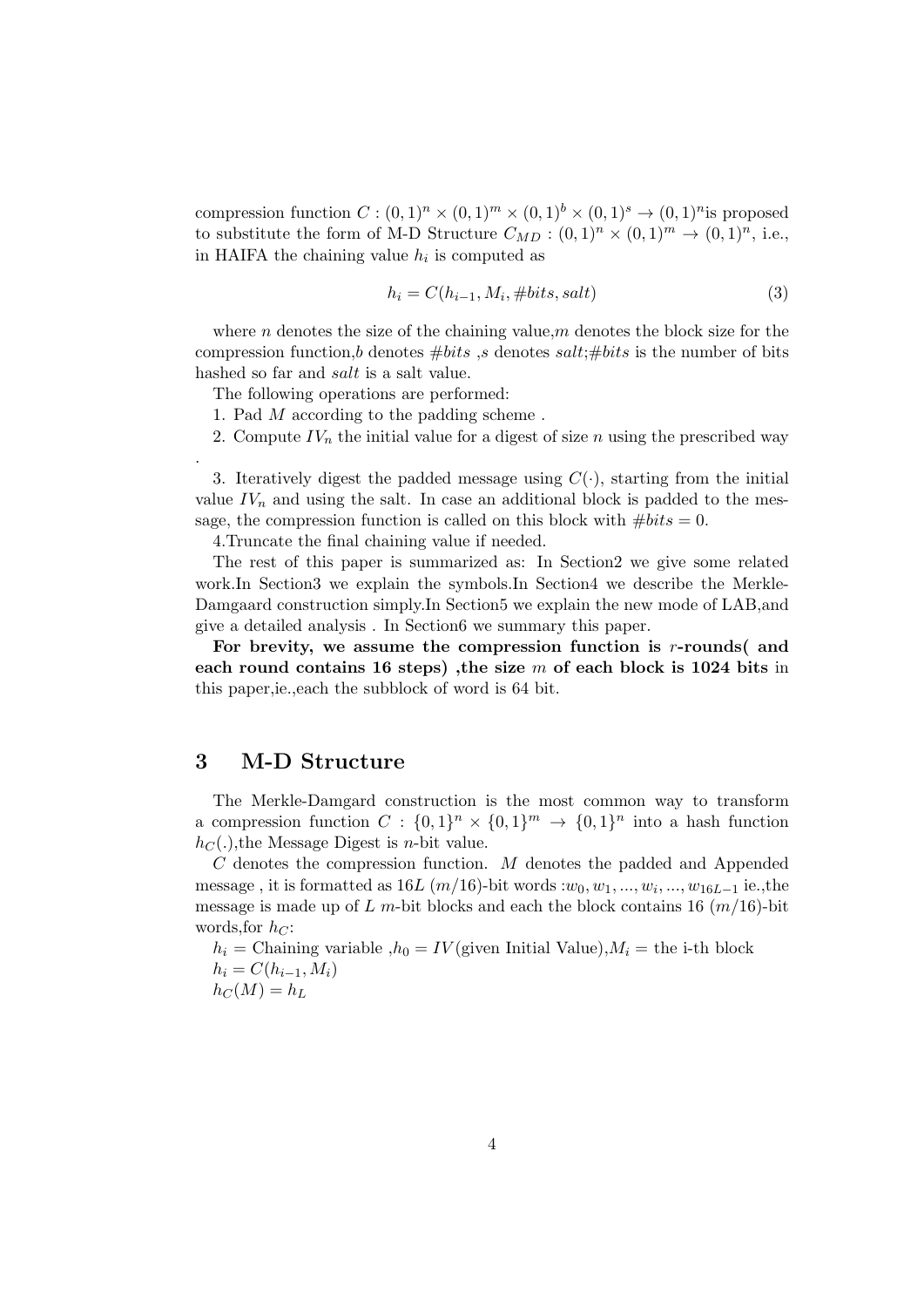

Fig.1. The Damgard-Merkle construction

# 4 New Structure

### 4.1 The Basis Of LAB Mode

For message  $M(M_1M_2...M_{L-1}M_L)$ , We give the compression function f of LAB :

$$
h_i = f(h_{i-1}, M_{i-1}, M_i).
$$

 $M_{i-1}$  and  $M_i$  are two successive blocks, we call them "LAB" Blocks, the i-th message block input  $M_i$  of M-D structure is replaced by  $M_{i-1}$  and  $M_i$ . (Fig.2)

For a r-round compression function  $f$ , the i-th iteration is:

Copy the i-th block  $M_i$  of 16 64-bit words into Buffer:

 $A[j] \leftarrow B[j], B[j] \leftarrow w_{16i+j}$ ,  $0 \leq j \leq 15$ .

First, compute with the 16 words of  $B[j]$  in the first 2 rounds, then compute with the 16 words of  $A[j]$  in the rest  $(r-2)$  rounds. (Of course, it's better that the 16 words of  $B[j]$  are used in inconsecutive rounds. e.g.: Round 1 and Round 3;and the best is the mixing (or rearranging the sequences )of the 32 words from  $A[j]$  and  $B[j]$ .)

The hash function of LAB mode is given below :

Define an additive block  $M_0$ .

For  $i$  from 1 to  $L$ ,

 $h_0 = IV(\text{given Initial Value})$ 

 $h_1 = f(h_0, M_0, M_1)$ 

 $h_i = f(h_{i-1}, M_{i-1}, M_i)$ 

 $h_L = f(h_{L-1}, M_{L-1}, M_L)$ 

 $h_f(M) = h_L$  Where  $h_f(M) (= h_L)$  is the hash code.

We assume  $f$  is a n-bit ideal compression function,

 $f:(0,1)^n\times(0,1)^m\to(0,1)^n$ 

For any input  $x, f(x)$  has the three properties:

The complexity of finding a preimage or a second preimage is  $2^n$ , and the complexity of finding a pair of collisions is  $2^{n/2}$ . Then, the two abutting blocks  $(M_{i-1}, M_i)$  are taken as an input of the compression function f.

Obviously,  $f(h_{i-1}, M_{i-1}, M_i)$  also have the three properties. For i from 1 to  $L$ , each step the form of the compression function f of LAB mode maintain the properties, and ulteriorly, the chaining value  $h_i$  is limited by the last block  $M_{i-1}$ . This is the first characteristic of LAB mode.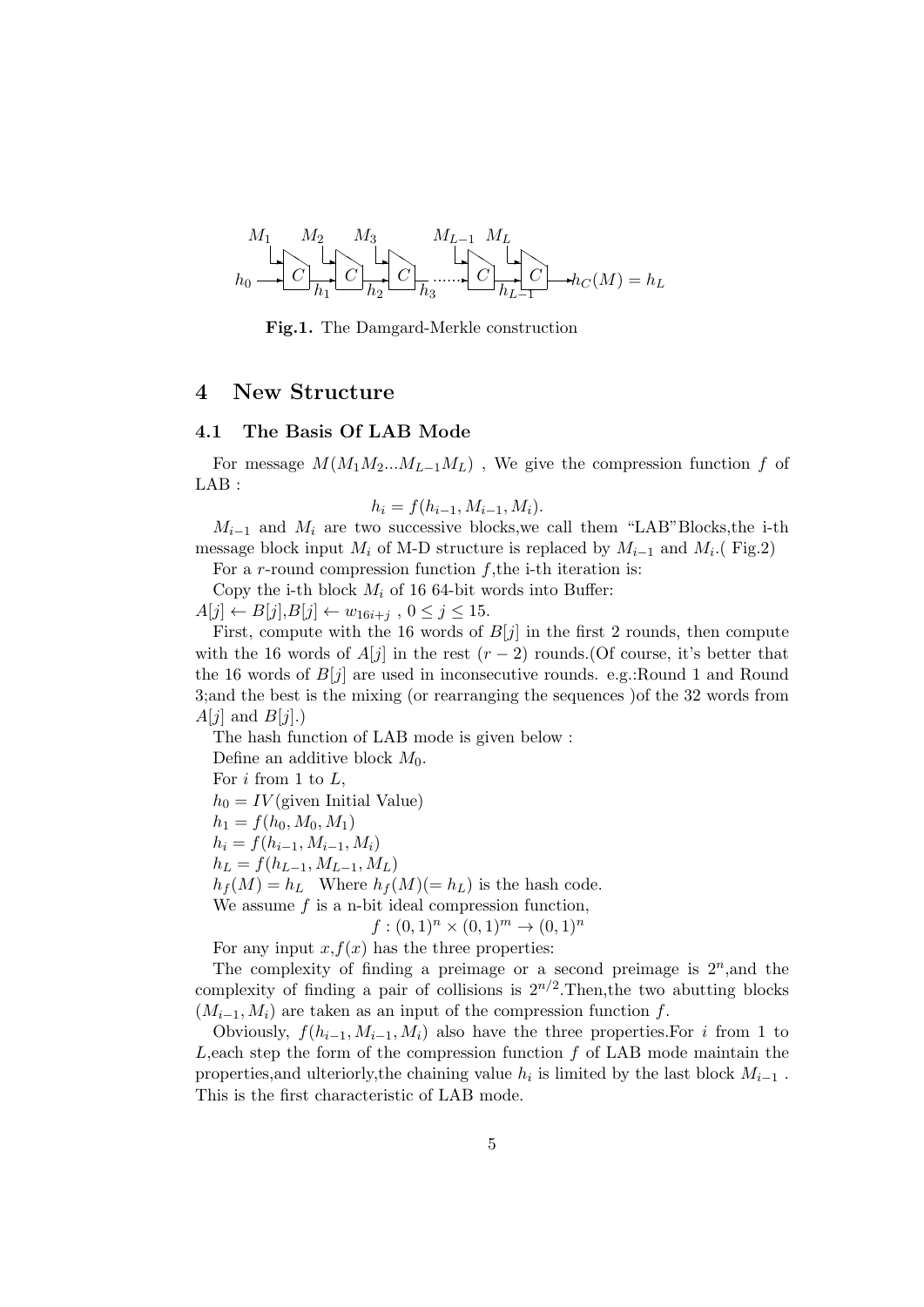For a n-bit hash function, the input of the  $(i + 1)$ -th iteration increases a third part of the last block  $M_i$ . In reality this makes as  $M_i$  a connotative chaining variable for the  $(i + 1)$ -th iteration, the i-th iteration output is tantamount to a  $(m+n)$ -bit effectual chaining variable( We can also regard  $M_i$  as a concatenation as in Hamsi.).In a general way,  $m > n$ , it means the size of the effectual chaining variable has increased to more than  $2n$  , e.g., for a 512- hash code hash function,the size of the effectual chaining variable in each iteration is tantamount to  $(512+1024)$  bits,thus, the size of effectual chaining variable of LAB Mode $(m+n)$ is more greater than the size of hash  $code(n)$ , this is different from the others.

E.g.,the size of effectual chaining variable output in Hamsi

 $h_i = T \cdot P \cdot C(E(M_i), h_i)) \bigoplus h_{i-1}$ 

The size of chaining variable was kept as  $n$ -bit, and the concatenation is expanded from 32-bit to 256-bit or 64-bit to 512-bit ,for Hamsi-512,the size of the effectual chaining variable outputed in each iteration is tantamount to  $(512 + 64)$ bits.

In reality, the compression function  $f$  of basic LAB Mode increases a lager size of effectual chain variable without requirements of intricate compute and larger memory,this is the second characteristic of LAB mode.The characteristics are suit to defeat Multicollisions Attack and Herding Attack .We will expound in next subsubsection.

#### 4.1.1 Multicollisions Attack and Herding Attack

#### Multicollisions Attack

There are several generic attacks on the iterating functions of M-D construction,the first is Multicollisions[21].

We quote Multicollisions in Iterated Hash Functions Application to Cascaded Constructions :In a normal iterating function with M-D construction ,recall that a collision is a pair of different messages M and M' such that  $H(M) = H(M')$ . Due to the birthday paradox, there is a generic attack that find collisions after about  $2^{n/2}$  evaluations of the hash function, where n is the size in bits of the hash values.If there are t collisions of t pairs of different messages,then ,there can construct multicollisions of  $2<sup>t</sup>$  collisions.

$$
B_1 \longrightarrow \boxed{h_1} \left\langle B_2 \longrightarrow \boxed{h_2} \left\langle B_3 \longrightarrow \boxed{h_3} \right\rangle \longrightarrow B_t \longrightarrow \boxed{h}
$$

**Fig.2.** the construction : Multicollisions of  $2^t$  collisions

Assume message M contains t blocks,  $B_1, B_2, ..., B_t$ , and blocks  $B_1'$  $b'_1, B'_2, ..., B'_t$  are corresponding collision blocks,i.e.,

$$
h_i = f(h_{i-1}, B_i) = f(h_{i-1}, B'_i) \quad (1 \le i \le t)
$$

Then , each block  $B_i$  can be freely replaced by  $B_i'$  $i'$  and  $2^t$  collision messages can be gotten(See**Fig.2.**).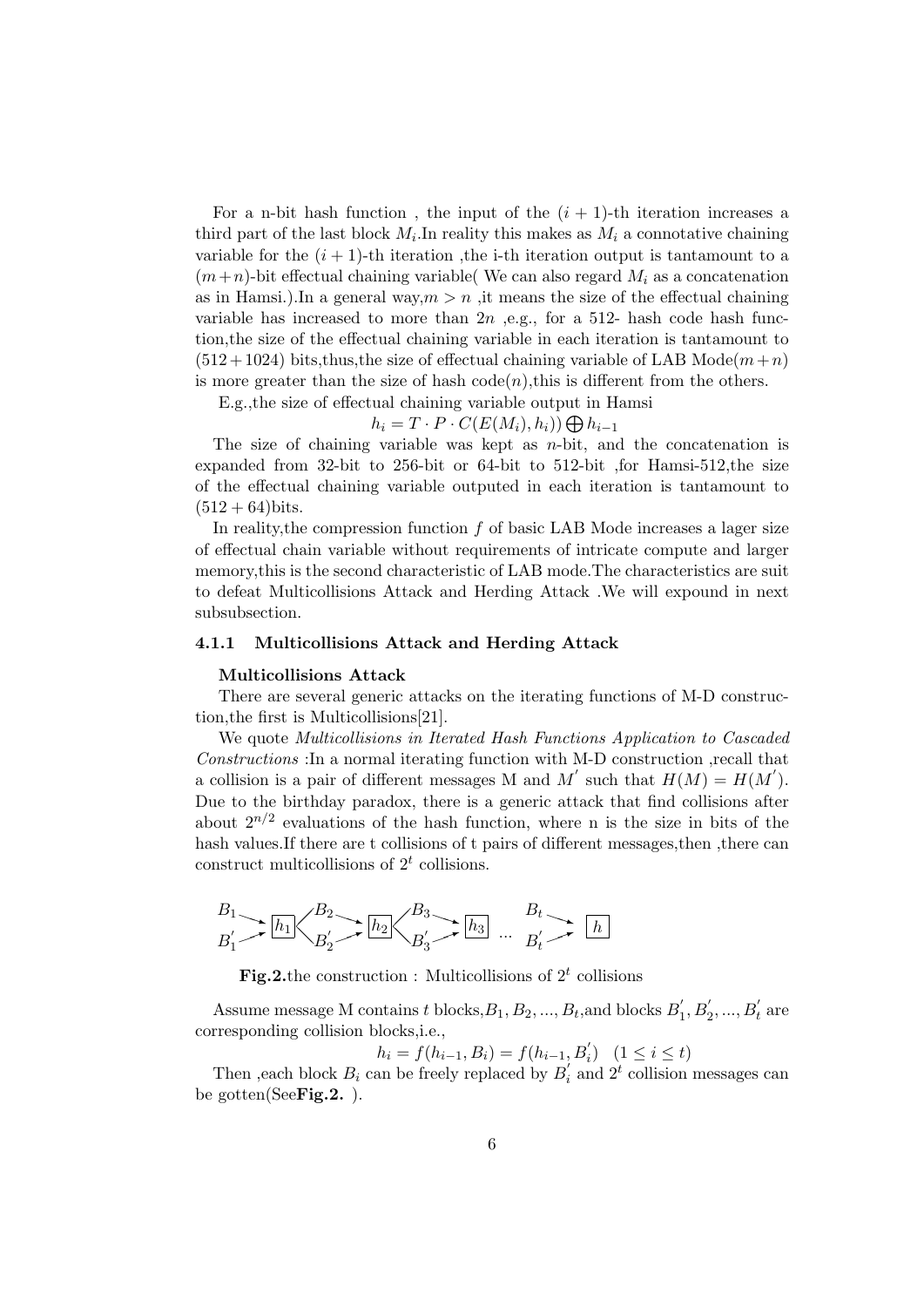In LAB mode, we assume f is an ideal compression function.

 $f : h_i = f(h_{i-1}, B_{i-1}, B_i)$ 

Besides  $h_{i-1}$ , each input contains the two abutting blocks of a iteration. We assume the different blocks  $B_i$  and  $B'_i$  $\mathbf{y}'_i$  yield a collision in the *i*th iteration(Although the complexity of finding a pair of collisions is  $2^{n/2}$ .), such that

$$
f(h_{i-1}, B_{i-1}, B_i) = f(h_{i-1}, B_{i-1}, B'_i) = h_i,
$$

for the next $((i+1)$ <sup>th</sup>) iteration: the part of the input  $B_i \neq B'_i$  $j'_{i}$ , so  $f(h_{i}, B_{i}, B_{i+1}) =$  $h_{i+1}$  and  $f(h_i, B'_i, B'_{i+1}) \neq h_{i+1}$ .

It means in LAB Mode ,even the corresponding collision blocks can be gotten by brute force with the complexity of  $2^{n/2}$ , they can't be freely substituted each other to build a new collision message.

Obviously, in LAB Mode, the  $2<sup>t</sup>$ -collision , i.e, Multicollisions Attack is not tenable.

If we want to build a useable Multicollisions in LAB Mode, in each iteration,the first abutting block(m-bit) must be regarded as a available chaining variable (e.g., the Block  $B_{i-1}$  of the *i*th iteration:  $f(h_{i-1}, B_{i-1}, B_i) = h_i$ , and the size of chaining variable will become  $(m + n)$  bits. By brute force, it requires approximately  $t \times 2^{(m+n)/2}$  work.



Fig.3. LAB construction

#### Herding Attack

The second generic attack on the iterating functions of M-D construction is Herding Attack.

Kelsey and Kohno give a diamond structure with width  $2^k$  costs about  $2^{k/2+n/2+3/2}$ work.

Diamond structure has total of  $2^{k+1} - 2$  intermediate hash values.Usually use only  $2^k$  in widest level.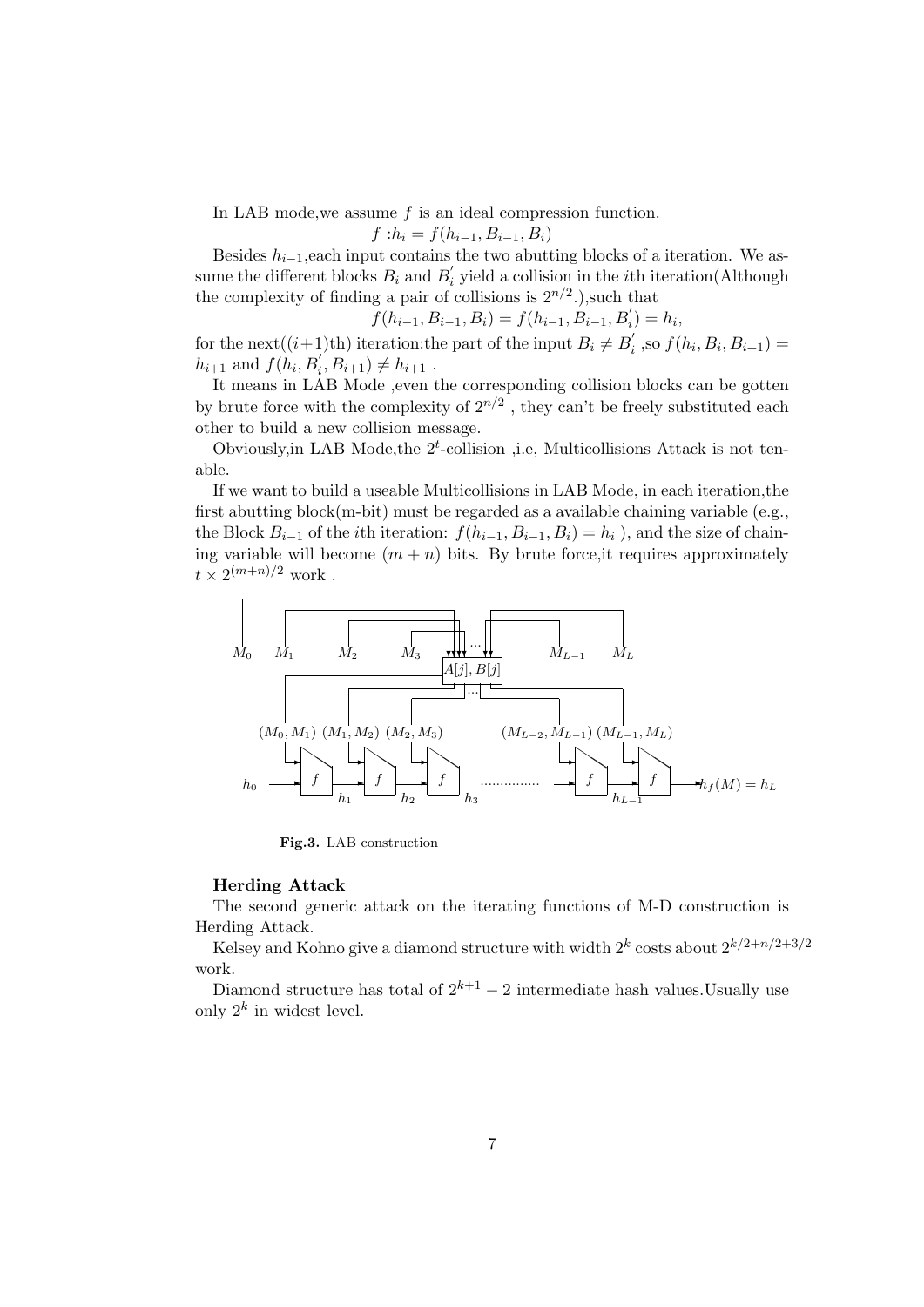

An attacker who can find many collisions on the hash function by brute force can first provide the hash of a message. The attacker first does a large precomputation, and then commits to a hash value  $h$ . Later, upon being challenged with a prefix P, the attacker constructs a suffix S such that hash  $(P \parallel S) = h$ . Kelsey and Kohno ,Their paper introduced the "diamond structure"[5], which is reminiscent of a complete binary tree. It is a  $2<sup>i</sup>$  multi-collision in which each message in the multi-collision has a different initial chaining value, and which is constructed in the pre-computation step of the attack. The herding attack on an *n*-bit hash function requires approximately  $2^{2n/3+1}$  work[4].

We assume the attacker first does a large pre-computation and find many collisions on the  $n$ -bit hash function by brute force. By the previous analysis , in LAB Mode,we can defeat this type of generic attack .

The first reason is : The multicollisions of Joux's can't be used in building any cascaded collisions message ,ie., we can't get a chosen target preimage message by combining the blocks pre-computed.

The second reason is :Any a chaining value output of a 2-block connected message doesn't only depend on chaining value input, it is also strictly related to the last block itself, this has broken the connected paths of the diamond tree.

The third reason is :Since each block outputs a large size of connotative chaining variable(the connotative size m and the effectual size of  $(m + n)$  are much greater than the size  $n$  of CV.)and the effectual size of CV outputted is tantamount to  $(m+n)$ -bit, it make the size of intermediate chaining variable so large that the connection of the computation can't depend on the  $n$ -bit chaining variable only.

Obviously,in LAB Mode,Herding Attack is not tenable.

#### 4.2 LAB's Family

By using sum block  $\sum M_i$ , we can build the forms of LAB:

$$
h_i = f(h_{i-1}, M_{i-1}, \sum M_i)
$$
\n(4)

$$
h_i = f(h_{i-1}, \sum M_{i-1}, M_i)
$$
\n(5)

$$
h_i = f(h_{i-1}, \sum M_i, M_i) \tag{6}
$$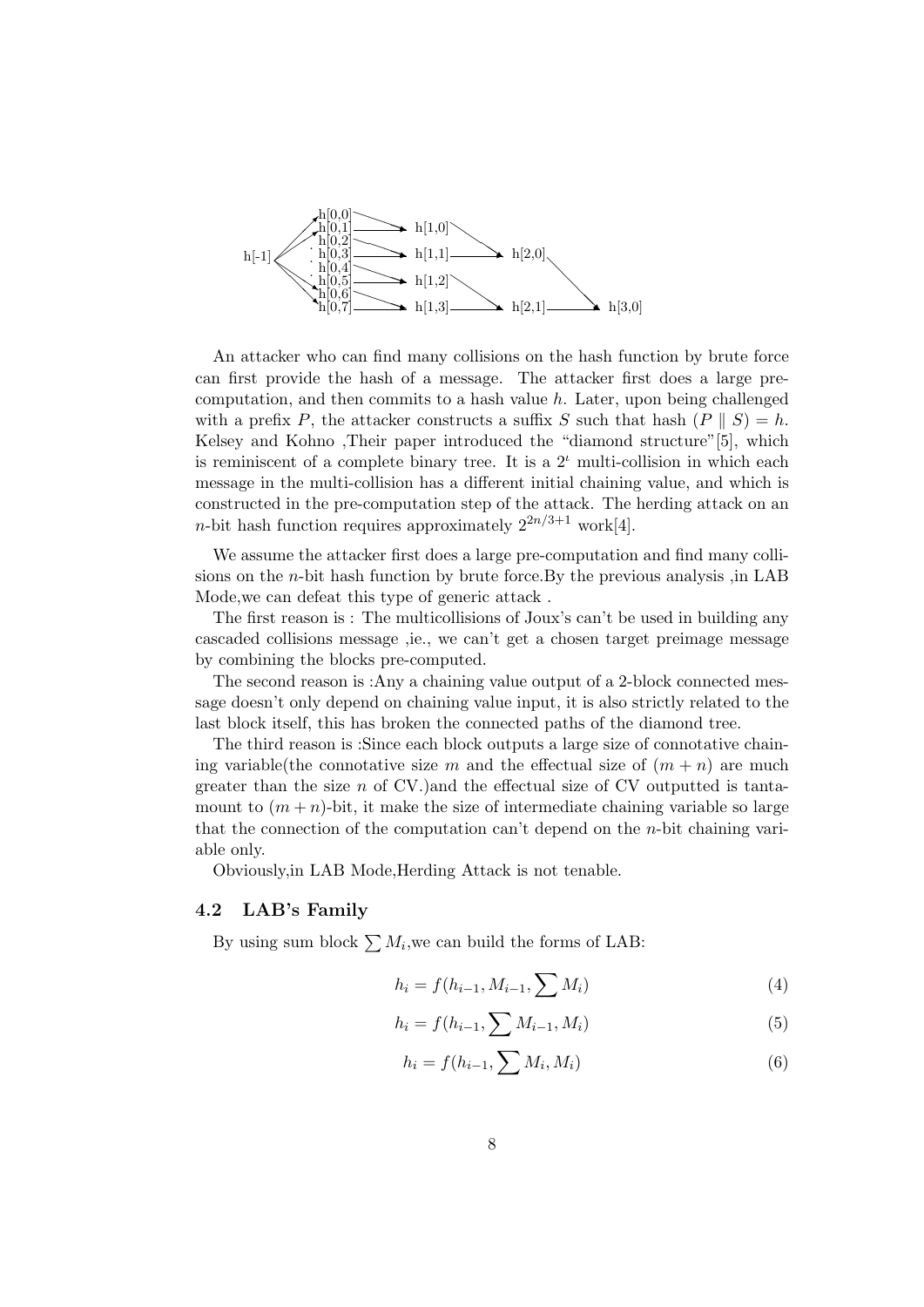where  $\sum M_i$  is the sum (modulo addition) of the previous i blocks and i chaining values ,it can also be the xor operation of the i blocks.

 $\sum M_i \ (\Sigma m_{i,o}, \Sigma m_{i,1}, ..., \Sigma m_{i,15})$ , and each unit  $h_{i,j}$  of  $h_i(h_{i,0}, h_{i,1}, ..., h_{i,15}h_{i,j})$  $(1 \leq i \leq j \leq n)$ For each unit  $m_{i,j}$  of  $M_i(m_{i,0}, m_{i,1}, ..., m_{i,15})$ , each unit  $\sum m_{i,j}$  of Block  $i \leq L$ ,  $0 \leq j \leq 15$ ), define:

$$
\sum M_i = M_i + h_{i-1} + \sum M_{i-1}
$$

i.e.:

$$
\Sigma m_{i,j} = m_{i,j} + h_{i-1,j} + \Sigma m_{i-1,j}
$$

Obviously,the LAB members keep the properties of the basic LAB since they keep successive blocks and checksums as input.

We provide a detailed form Type (5) below(for 64-bit words and 512-bit hash  $value)$ (Fig.3.).

1.Append padding bits and append length just as M-D Structure:

The message is padded with single 1-bit followed by the necessary number of 0 bits, so that its length l congruent to 896 modulo1024 [ $l \equiv 896 (mod 1024)$ ], append a block of 128 bits as an unsigned 128-bit integer(most significant byte first)and contains the length of the original message.  $M$  denotes the message after padding bits and appending length. message. M is split to be L blocks: $M_1M_2...M_L$ 

2. Define a additive block  $M_0$ , encode the size of hash value n into  $M_0$ , just like HAIFA.

3.Define an initial value IV, Set buffer  $A[j]$  and  $B[j]$ , for a r-round compression function f, for i from 1 to L, do the following operations of each iteration, and get the hash value  $h_f(M)$ :

 $h_0 = IV, \sum M_0 = M_0$  $h_i = f(h_{i-1}, \sum M_{i-1}, M_i)$  $h_L = f(h_{L-1}, \sum M_{L-1}, M_L)$  $h_f(M) = h_L$ 

4.Truncate the final chaining value if needed.

We provide details (e.g.):

;

 $\diamond$  The first iteration  $(i = 1)$ :

Define : $\sum M_0 = M_0$ ; $\sum M_1 = h_0 + M_1 + \sum M_0$ ; $A[j] \leftarrow \sum M_1$ ;  $B[j] \leftarrow M_1$ 

For the first 2 rounds,compute with the input of  $A[j]$ , and the rest  $(r-2)$ rounds, compute with the input of  $B[j]$ .

 $\diamondsuit$  For i (  $2 \leq i \leq L$ ),  $B[j] \leftarrow M_i; A[j] \leftarrow (M_i + h_{i-1} + \sum M_{i-1})$ 

For the first 2 rounds, compute with the input of  $A[j]$ .

In reality,for a r-round compression function,it's better that the sequences of the 32 words are mixed from  $A[j]$  and  $B[j]$ .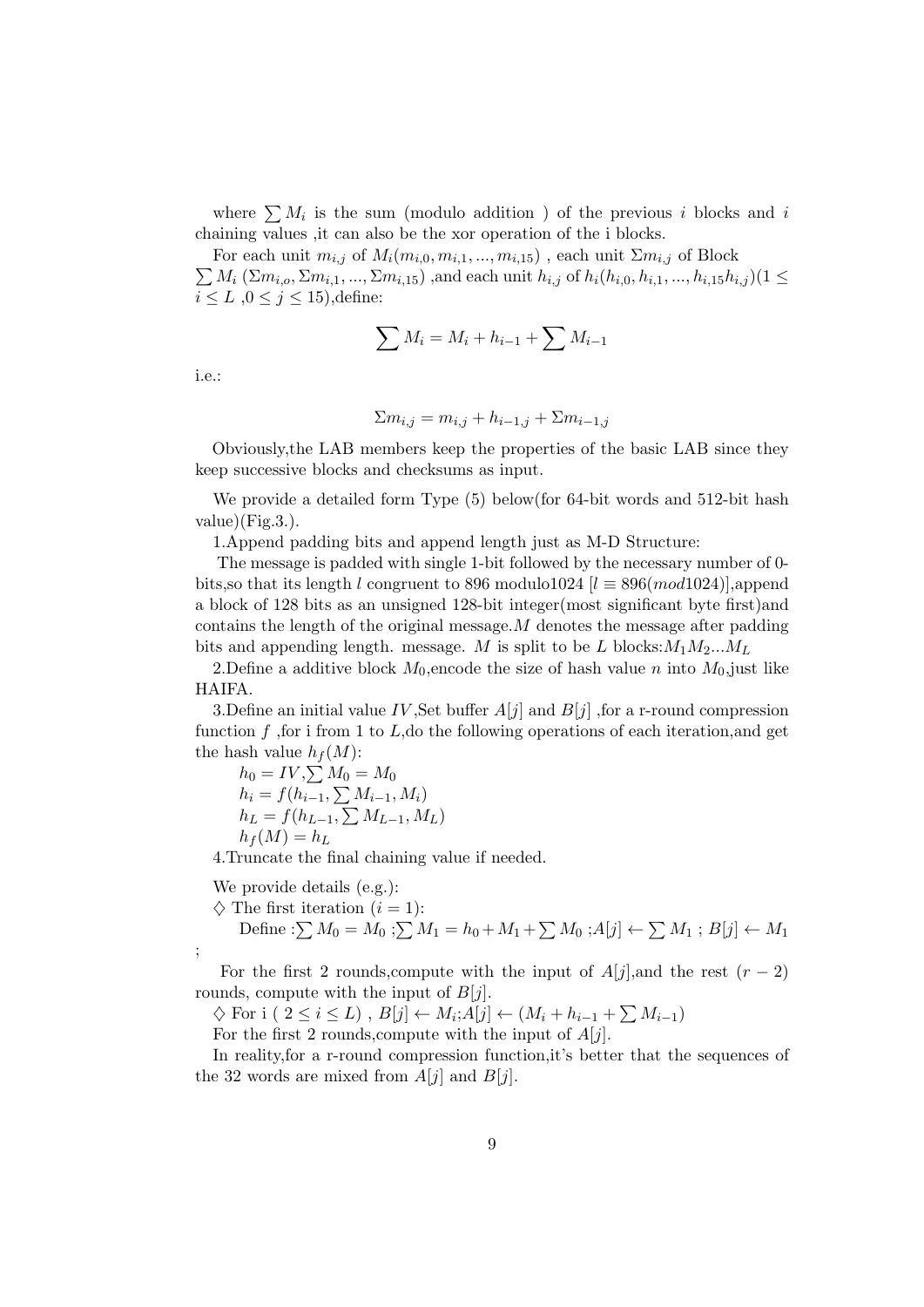### 4.3 Second Preimage Attacks And The Generic Attacks Proposed By Praveen Gauravaram And John Kelsey

The third generic attack on the iterating functions of M-D construction is Second preimage attack.

The second preimage attack of Dean means is ,to insert a block (or blocks)at so called a fixed point i-th block, then make a preassigned output  $CV_i$  equal to the input  $CV_i$ , thus, the attacker can get a new message with a same hash code of the primary message.

Although M-D Structure strengthened by encoding the length into the last block to prevent some second preimage attacks which messages with free length,the "message expansion" attack (proposed by Kelsey and Schneier) avoids the strengthening by repeating the inserted block to satisfy the length. And a way of "dithering" proposed by Ronald L. Rivest can't block the second preimage attacks proposed by Andreeva et al.

The hashes with linear-xor/additive checksum can easily thwart the second preimage attacks,for the length of message is restricted to checksum[18].The linear-XOR/additive checksums in the Damgaard-Merkle hashes thwart the known techniques of performing long message second preimage and herding attacks [1]. However,the hashes with linear-xor/additive checksum are defeated by Praveen Gauravaram and John Kelsey [1],who use new techniques of Extending Joux 1 block multicollision attack and Checksum Control Sequences.

Checksum Control Sequences(CCS)is as a chunk of data which lets an attacker to control the checksum value in the hash functions with linear checksums. The attacker constructs the CCS by building a Joux multicollision of the correct size using a random choice of message blocks. He then uses the CCS to actually control the checksum using a checksum control algorithm without changing any intermediate hash value on the iterative chain.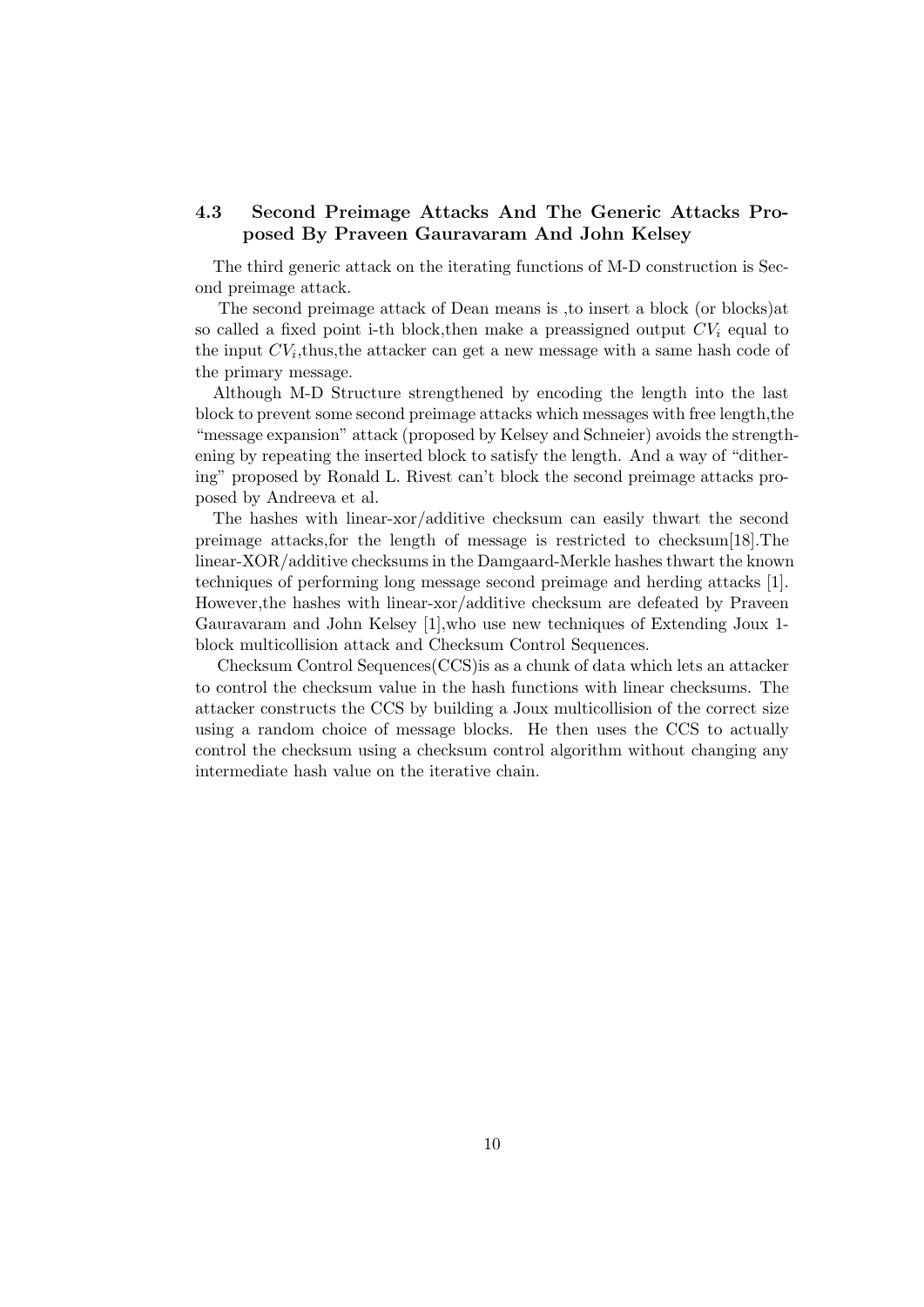

Fig.4. LAB Form C

LAB Mode with checksum e.g.LAB Form C can easily overcome this new attack of Praveen Gauravaram and John Kelsey.

1.Joux's multicollision attack is not tenable in LAB Mode (with checksum) no matter the multicollisions are" 1-block" or "multi-block" ones.

a.The first,the technique of "multi-block" multicollision is based on Joux's "1-block"multicollision .In LAB Form C,an attacker can't build a "multi-block" multicollision by using the technique of " 1-block"multicollision ,and he can't control the chaining values.This is different between LAB mode and the other hashes with linear-xor/additive checksum.

b.Assume the attacker get  $t$  pair of collision block groups(See Fig.4.), the first pair of groups are  $G_1$  and  $G_1'$  $\eta_1$ , (i.e.,  $G_1$  and  $G_1'$  $i_1$  are a pair of collision messages.) each of them contains  $k_1$  blocks. Each the second pair of groups contains  $k_2$  blocks  $,...$ ,and so on, the last group contains  $k_t$  blocks.

For  $G_1$  ,  $G_1^{'}$  $\frac{1}{1}$  and a *n*-bit hash function, by brute force, it requires about  $2^{n/2}$ hash function computations to find a collision with 0.5 probability, such that  $CV_{k_1} = CV'_{k_1}.$ 

The state of the first pair of groups outputting are " $\sum G_1, CV_{k_1}$ " and " $\sum G_1'$  $'_{1}, CV'_{k_1}$ ". If  $\sum G_1 \neq \sum G_1'$  $\int_1$ , which means the initial state of the next groups are different and therefore we can't control the chaining values anymore.Then,it requires  $\sum G_1 = \sum G_1'$ 1 synchronously,in practice, this means the size of intermediate effectual chaining value is tantamount to  $(n+m)$  (where m is the block size.)E.g, $n =$  $512,m = 1024$ , the size is tantamount to  $(512 + 1024) = 3n$ , by brute force, it requires about  $2^{n/2}$  hash function computations to find a collision, if the attacker want to structure  $2<sup>t</sup>$  available multicollisions to control the chaining values by brute force, it requires a computational work of  $t \times 2^{3n/2}$  computations of the compression function.It is not worth the candle, and it's infeasible.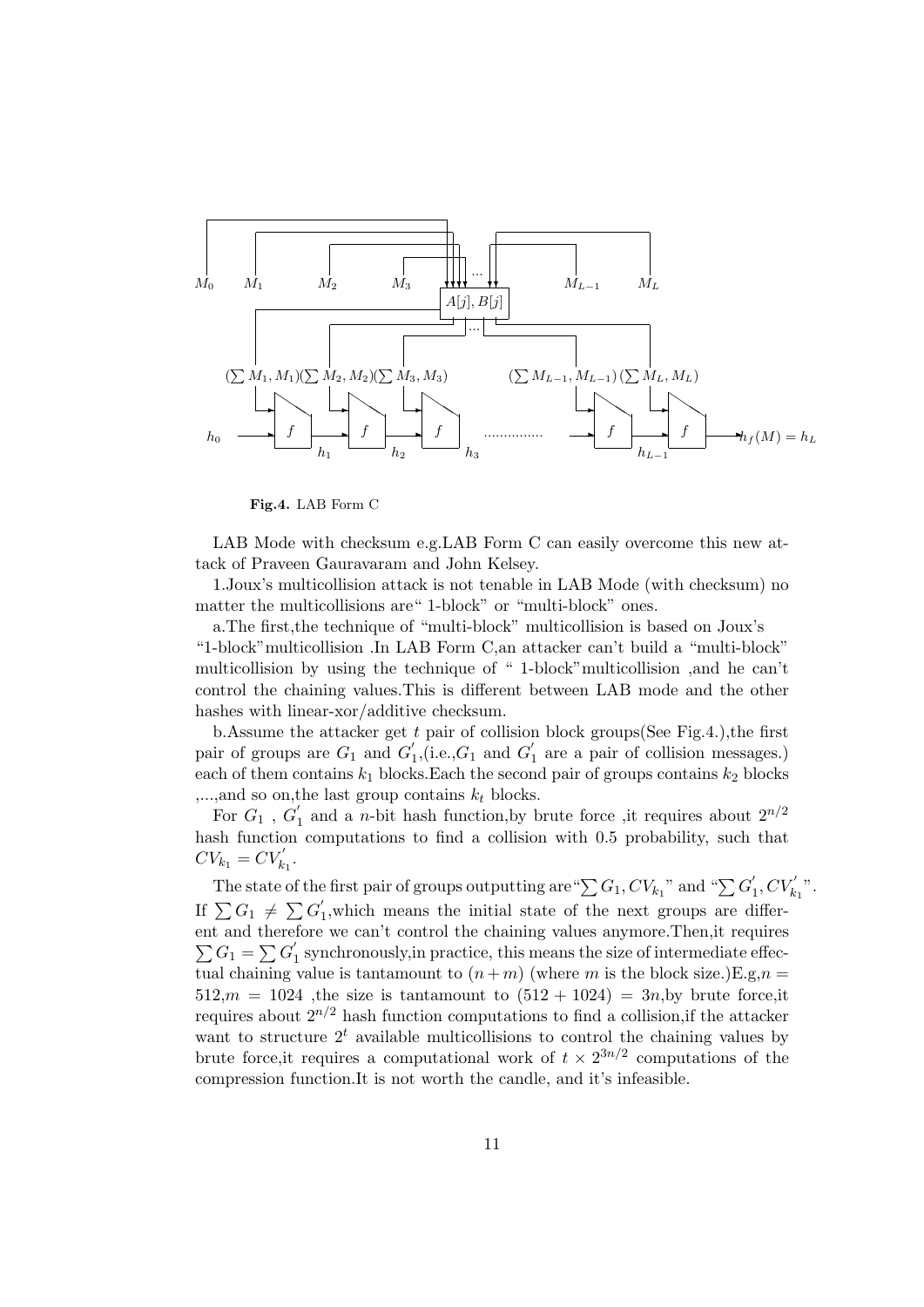2.If we change any a block of a message in LAB Mode, exactly the input of the next iteration has been changed, the checksum will change and the output of chaining value( the intermediate hash value) will change,and the other blocks will change so on,...,The attacker can't synchronously control the intermediate hash values and checksums at all.

So,a random choice of message blocks can't achieve.

$$
\frac{\sqrt{G_{k_1}}}{G_1} \frac{\sum_{V_{k_1}}^{G_1} \sqrt{G_{V_{k_1+k_2}}}\sqrt{C_{V_{k_1+k_2}}}\sqrt{C_{V_{k_1+k_3}}}\sqrt{C_{V_{k_1+k_3}}}\sqrt{C_{V_{k_1+k_3}}}\sqrt{C_{V_{k_1+k_4}}}\sqrt{C_{V_{k_1+k_4}}}\sqrt{C_{V_{k_1+k_4}}}\sqrt{C_{V_{k_1+k_4}}}\sqrt{C_{V_{k_1+k_4}}}\sqrt{C_{V_{k_1+k_4}}}\sqrt{C_{V_{k_1+k_4}}}\sqrt{C_{V_{k_1+k_4}}}\sqrt{C_{V_{k_1+k_4}}}\sqrt{C_{V_{k_1+k_4}}}\sqrt{C_{V_{k_1+k_4}}}\sqrt{C_{V_{k_1+k_4}}}\sqrt{C_{V_{k_1+k_4}}}\sqrt{C_{V_{k_1+k_4}}}\sqrt{C_{V_{k_1+k_4}}}\sqrt{C_{V_{k_1+k_4}}}\sqrt{C_{V_{k_1+k_4}}}\sqrt{C_{V_{k_1+k_4}}}\sqrt{C_{V_{k_1+k_4}}}\sqrt{C_{V_{k_1+k_4}}}\sqrt{C_{V_{k_1+k_4}}}\sqrt{C_{V_{k_1+k_4}}}\sqrt{C_{V_{k_1+k_4}}}\sqrt{C_{V_{k_1+k_4}}}\sqrt{C_{V_{k_1+k_4}}}\sqrt{C_{V_{k_1+k_4}}}\sqrt{C_{V_{k_1+k_4}}}\sqrt{C_{V_{k_1+k_4}}}\sqrt{C_{V_{k_1+k_4}}}\sqrt{C_{V_{k_1+k_4}}}\sqrt{C_{V_{k_1+k_4}}}\sqrt{C_{V_{k_1+k_4}}}\sqrt{C_{V_{k_1+k_4}}}\sqrt{C_{V_{k_1+k_4}}}\sqrt{C_{V_{k_1+k_4}}}\sqrt{C_{V_{k_1+k_4}}}\sqrt{C_{V_{k_1+k_4}}}\sqrt{C_{V_{k_1+k_4}}}\sqrt{C_{V_{k_1+k_4}}}\sqrt{C_{V_{k_1+k_4}}}\sqrt{C_{V_{k_1+k_4}}}\sqrt{C_{V_{k_1+k_4}}}\sqrt{C_{V_{k_1+k_4}}}\sqrt{C_{V_{k_1+k_4}}}\sqrt{C_{V_{k_1+k_4}}}\sqrt{C_{V_{k_1+k_4}}}\sqrt{C_{V_{k_1+k_4}}
$$

Fig.5.Collision Block Groups OF LAB Mode C

By putting the checksum and message block together as input in a iteration ,if the intermediate checksum has any change,the intermediate chaining value output will change immediatly . So,LAB Forms with checksum are different from other hash functions with linear-xor/additive checksums.

### 4.4 In Contrast With HAIFA Structure

We can compare LAB structure with HAIFA structure .(Fig.5)

In HAIFA structure ,each iteration inputs the effective size of chaining variable is at the most of  $(n + #bits + salt)$  bits, maybe this size is not the most sufficient against herding attack.

In LAB structure,the size of the effectual chaining variable is so large, for each iteration , the size of the chaining variable is  $(m + n)$ -bit.

| Type of Attack       | Randomized | Double Pipe | <b>HAIFA</b>    | LAB      |
|----------------------|------------|-------------|-----------------|----------|
|                      | Hashing    |             |                 | (Form C) |
| Multi-collision      | App.       | Not App.    | App.            | Not App. |
| Long Second Preimage | App.       | Not App.    | Not App.        | Not App. |
| Herding              | App.       | Not App.    | Almost Not App. | Not App. |
| m 11 1 1             |            | $0.1$ $T$   | <b>BF</b>       |          |

Table 1. Comparison of the Various Modes of Iteration

# 5 Summary

In LAB form with checksum,the abutting 2 blocks(at least one of them is a checksum block) are inputted together in a iteration, we can regard the last block as the connotative chaining variable in each iteration (and we can also regard the last block as the feedforward of the chaining value in each iteration). Since the connotative chaining variable is the last block itself,it means the effectual chaining variable will different if any block has been substituted with a different one .Thus,the multicollisions attack is struck at the foundation,and the herding attack also loses it's foundation .

The LAB form with checksum is easy to defeat the 2nd Preimage attack.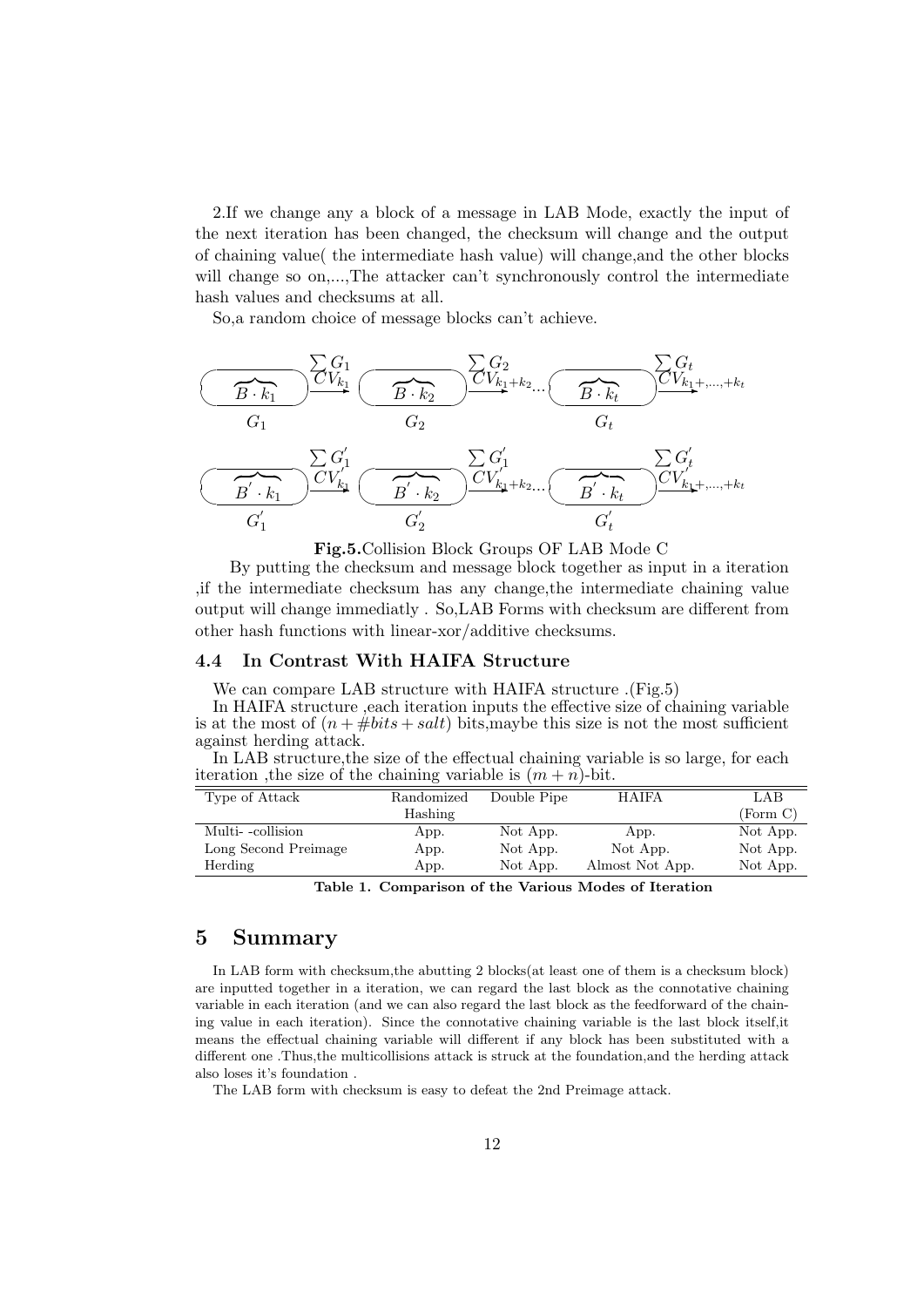| Type of Attack                          | Ideal Hash     | MD        | <b>HAIFA</b>                                                    | <b>HAIFA</b>                     | LAB       |  |  |  |
|-----------------------------------------|----------------|-----------|-----------------------------------------------------------------|----------------------------------|-----------|--|--|--|
|                                         | Function       |           | fixed salt with $\text{(distinct)}$ salts (Form C)              |                                  |           |  |  |  |
|                                         | $=$            | ≥         | ≥                                                               | ≥                                | ≥         |  |  |  |
| Preimage                                | $2^n$          | $2^n$     | $2^n$                                                           | $2^n$                            | $2^n$     |  |  |  |
| one-of-many pre-image                   | $2^n/k'$       | $2^n/k'$  | $2^n/k'$                                                        | $2^n$                            | $2^n$     |  |  |  |
| $(k' < 2s$ targets) $(k' < 2s$ targets) |                |           |                                                                 |                                  |           |  |  |  |
| Second-pre-image                        | $2^n$          | $2^n/k$   | $2^n$                                                           | $2^n$                            | $2^n$     |  |  |  |
| $(k \text{ blocks})$                    |                |           |                                                                 |                                  |           |  |  |  |
| one -of- many second                    | $2^n/k'$       | $2^n/k$   | $2^n/k'$                                                        | $2^n$                            | $2^n$     |  |  |  |
| $pre\text{-image}(k)$ blocks in         |                |           |                                                                 |                                  |           |  |  |  |
| total, $k' < 2s$ messages               |                |           |                                                                 |                                  |           |  |  |  |
| Collision                               | $2^{n/2}$      | $2^{n/2}$ | $2^{n/2}$                                                       | $2^{n/2}$                        | $2^{n/2}$ |  |  |  |
| Multi-collision (k-collision)           | $2^{n(k-1)/k}$ |           | $\lceil \log 2^K \rceil 2^{n/2} \rceil \log 2^K \rceil 2^{n/2}$ | $\lceil \log 2^K \rceil 2^{n/2}$ | $2^n$     |  |  |  |
| Herding Offline:                        |                |           | $2^{n/2+t/2}$ $2^{n/2+t/2}$                                     | $2^{n/2+t/2+s}$                  |           |  |  |  |
| Herding online:                         |                | $2^{n-t}$ | $2^{n-t}$                                                       | $2^{n-t}$                        |           |  |  |  |

The form of the table below is from HAIFA .

Table2.Complexities of Attacks on Merkle-Damgaard and HAIFA Hash Functions with Comparison for an Ideal Hash Function and LAB Form C

Since LAB structure increases the size of the connotative chaining variable by the last block itself,this doesn't need requirements of intricate computing and large memory ,we can develop it to be a multi-block LAB structure.E.g.,a 3-block LAB structure:

$$
h_i = f(h_{i-1}, M_{i-2}, M_{i-1}, \sum M_i)
$$

# References

- [1] Praveen Gauravaram.John Kelsey.Cryptanalysis of a class of cryptographic hash functions.Addison–wesley Co.,Inc.,reading,2009
- [2] Richared D. Dean.Formal Aspects of Mobile Code Security., Ph.D. dissertation, Princeton University, 1999.
- [3] Ivan Damgaard, A Design Principle for Hash Functions, Advances in Cryptology, proceedings of CRYPTO 1989, Lecture Notes in Computer Science 435, pp. 416C 427, Springer-Verlag, 1990.
- [4] Ralph C. Merkle, Secrecy, Authentication, and Public Key Systems, UMI Research press, 1982.
- [5] Ralph C. Merkle, One Way Hash Functions and DES, Advances in Cryptology, proceedings of CRYPTO 1989, Lecture Notes in Computer Science 435, pp. 428C446, Springer-Verlag, 1990.
- [6] M. O. Rabin. Digitalized signatures. In Richard A. DeMillo, David P. Dobkin, Anita K. Jones, and Richard J. Lipton, editors, Foundations of Secure Computation, pages 155C168. Academic Press, 1978.
- [7] Rivest, R.L. Abelian Square-Free Dithering for Iterated Hash Functions. Pre- sented at ECrypt Hash Function Workshop, June 21, 2005, Cracow, and at the Cryptographic Hash workshop, November 1, 2005, Gaithersburg, Maryland (Au- gust 2005)